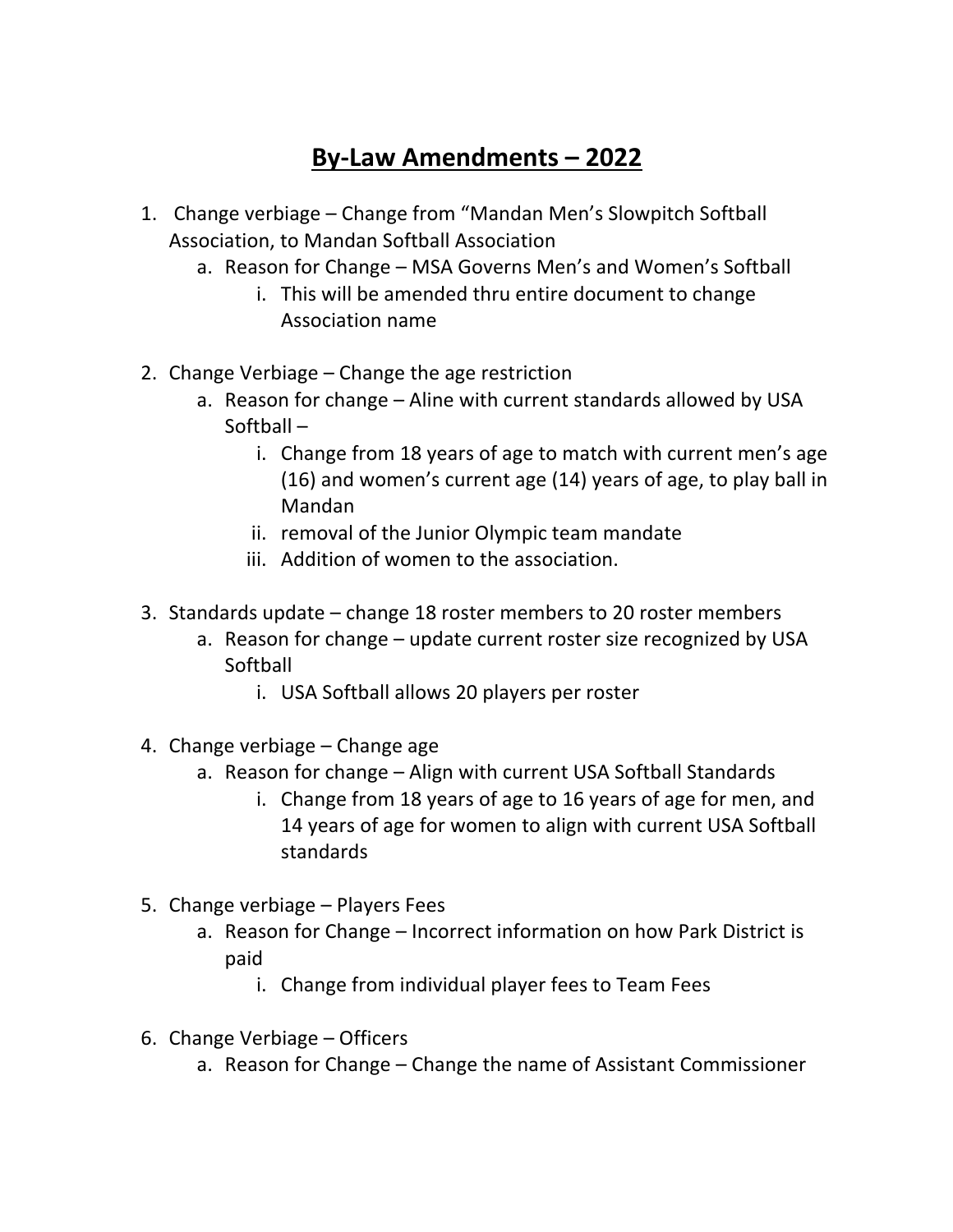- i. Assistant Commissioner name has been changed to Tourney Director
- 7. Addition of Position Officers
	- a. Reason for Change 2021 Vote created an addition Officer Position
		- i. Adding an At- Large Officer to assist with workload of association
- 8. Change Verbiage Officers Election
	- a. Reason for Change Identify the Meeting when Officers are elected.
		- i. Changed from specific meeting, to End of season meeting
- 9. Change of Duties League night representative
	- a. Reason for Change Update duties of league night representatives
		- i. The duties currently listed are now handled by the UIC for Association
- 10. Officer Position Tournament Director for Association
	- a. Reason for Change 2021 Vote created this position as an officer for association
		- i. Changed to meet current by-laws
- 11. Change of communication Meetings
	- a. Reason for Change Bring By-Laws to current standards
		- i. Change to how communication can be conducted for meeting notification – standards have changed
- 12. Change of verbiage League Play
	- a. Reason for Change to align with ASA/USA Softball run Rules.
		- i. Recognize the USA Softball mercy rules to include 20 runs after 3 innings, 15 runs after 4 innings, and 10 runs after 5 innings.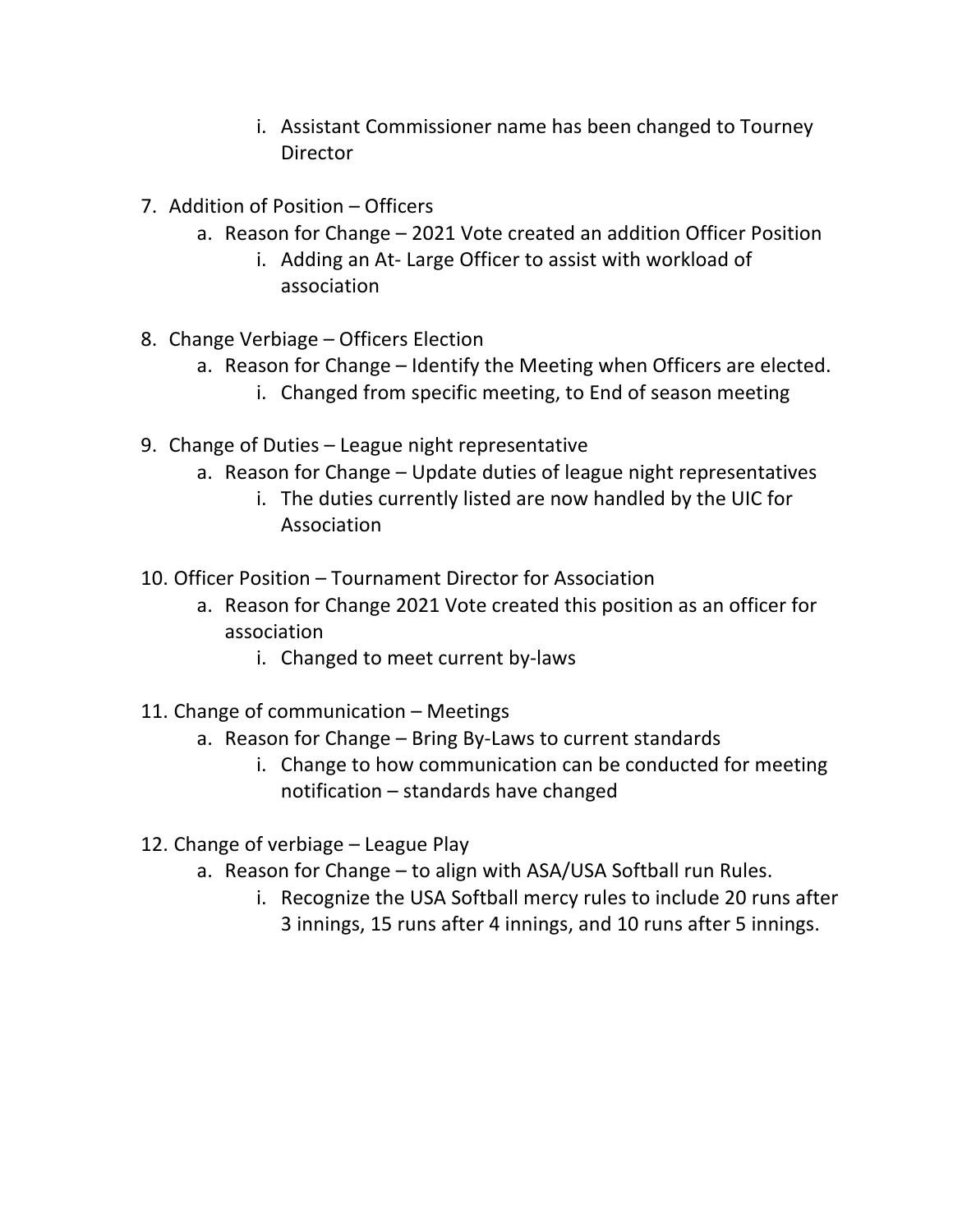# BY-LAWS

# of the Mandan Mens Slowpitch<sup>1</sup> Softball Association

(Affiliated with the North Dakota Amateur Softball Association)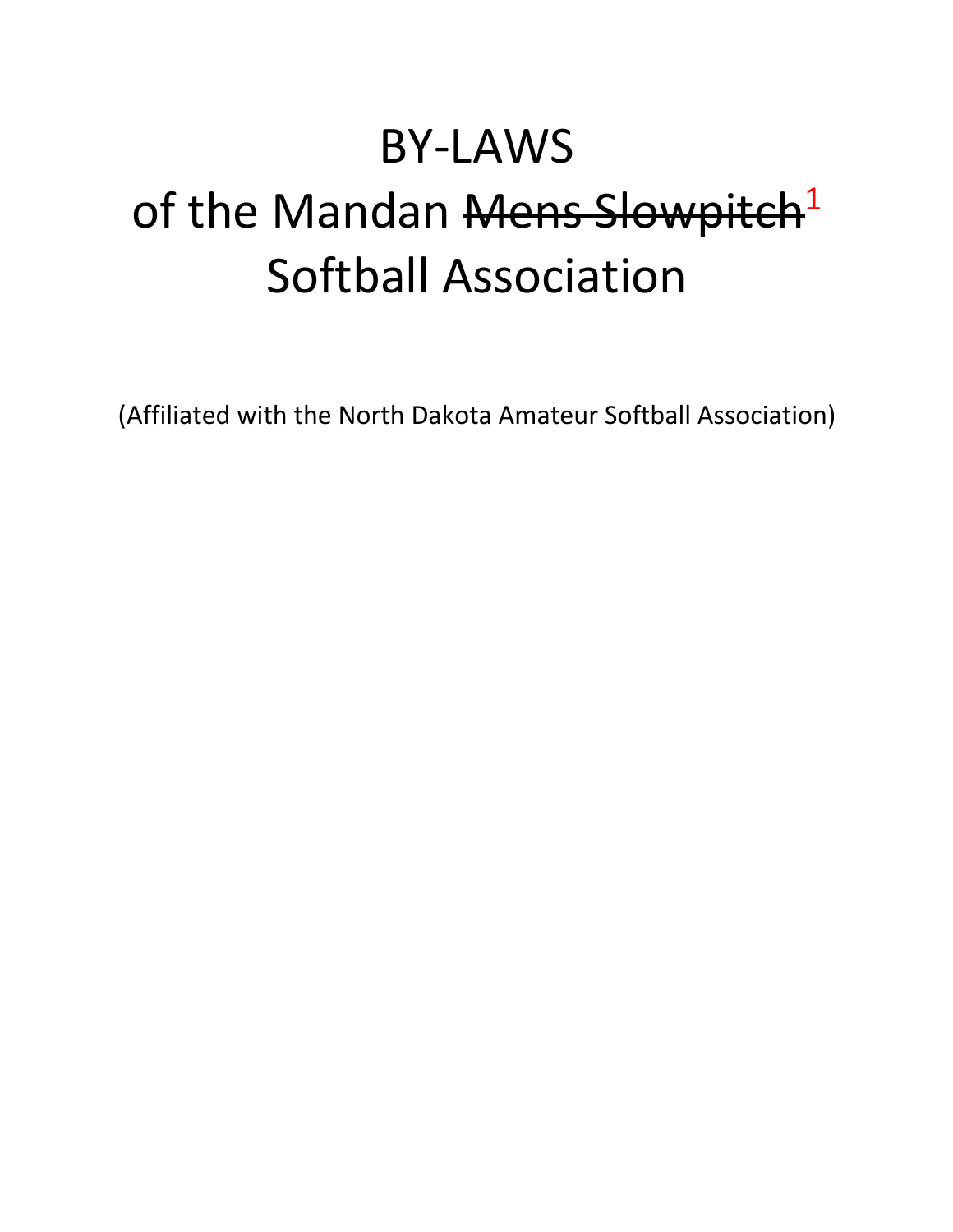#### **ARTICLE I**

There is hereby established an association to be known as the Mandan Men's Slowpitch Softball Association<sup>-1</sup> (Mandan Softball Association)

#### **ARTICLE II**

Objective - The objective of this association is to provide recreation in the City of Mandan for men at least 18 years of age (that calendar year) or a high school graduate. Those younger must: A. Get approval by the Board of Directors before the start of the season. B. Be a player on a Junior Olympic Team.<sup>2</sup>

(Objective - The objective of this association is to provide recreation in the City of Mandan, for both male and female players, in the sport of Softball.)

# **ARTICLE III**

#### MEMBERSHIP

Section 1. The Membership of this association shall consist of the number of teams which the board of directors determines can be accommodated based on the availability of playing fields. All teams must apply for the league membership at the organizational meeting to be held each year before playing begins.

Section 2. There shall be a minimum of 13 and a maximum of  $48<sup>3</sup>$  (20) players shown on each teams official roster. The official roster must be presented to a member of the roster committee by the deadline established by the officers of the association. PENALTY FOR NONCOMPLIANCE -- forfeiture of any game or games played while the official roster is delinquent.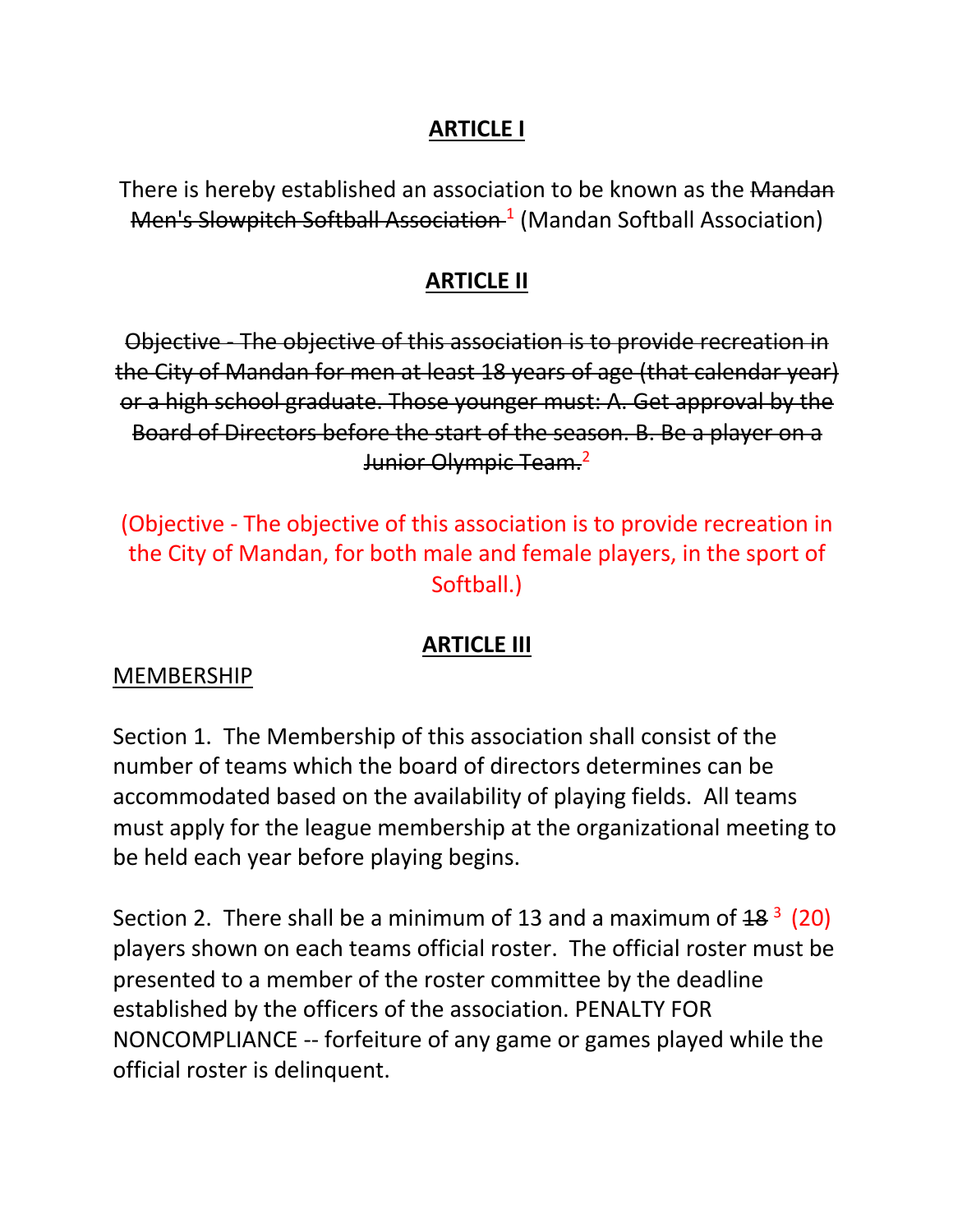Section 3. A nonplaying sponsor, manager, or coach may be considered a member of a team, but shall not be shown as a player on the official roster

Section 4. Any male, 18 years of age<sup>4</sup> (male 16 years or older or female 14 years or older) may qualify as a player in this association; provided they are not currently under suspension by the association, or any other association affiliated with the amateur softball association

Section 5. Player fees and fees for the team sponsors shall be established by the resolution of the board of directors at the organizational meeting each year at the amount each year which is determined to be sufficient to pay the operating expense of the association. There shall be assessed of each player, in addition to the amount required to operate the association, a charge of \$15 which shall be paid to the Mandan Park District to be used for the exclusive purpose of maintaining the present softball facilities and doe acquiring, developing, and constructing additional softball facilities which may be used by the players of the association. All fees shall be paid to the treasurer of the association or his agent by the deadline established by the officers of the association. PENALTY FOR NONCOMPLIANCE – Forfeiture of any game or games played while the fees are delinquent <sup>5</sup>

Section 5. Player fees and fees for the team sponsors shall be established by the resolution of the board of directors at the organizational meeting each year at the amount, determined to sufficiently pay the operating expense of the association. A portion of the player fees are paid to the Mandan Park District for usage of fields, maintaining the present softball facilities, and for acquiring, developing, and constructing additional softball facilities which may be used by the players of the association in the future. This fee is set between the Mandan Park District and the Mandan Softball Association and is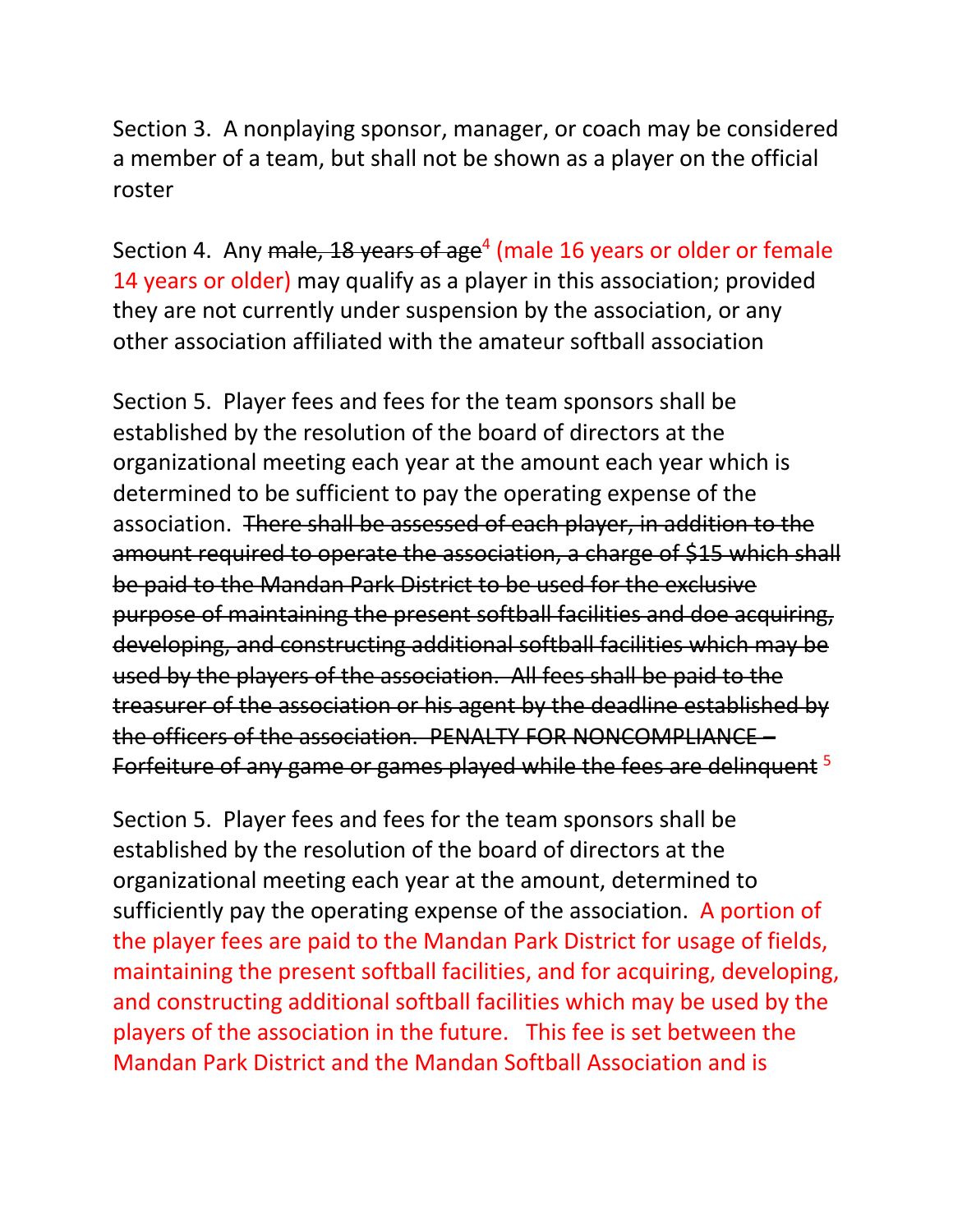invoiced from the Park District to the Softball Association, at the completion of each softball season.

#### **ARTICLE IV**

#### BOARD OF DIRECTORS AND OFFICERS

Section 1. There shall be a board of directors consisting of the manager of each team in the association.

Section 2. The Officers of this association shall be a president, Vice president, Secretary/Treasurer, a commissioner <sup>6</sup> (for Mens and a commissioner for Womens), an assistant Commissioner<sup>7</sup> (Tourney Director, and an additional position called At-Large Officer).

Section 3. all Officers shall be elected by the board of directors at a specific meeting each year<sup>8</sup> (End of Season meeting)

Section 4. Unless elected by a two-thirds majority, no member shall hold more than one elected office at a time.

Section 5. Committees shall be appointed by the president as may be deemed necessary for the betterment of the association.

Section 6. The President shall be responsible for the appointing a representative of each nightly league, whose duty it shall be to compile and maintain the scores of all league games and the standings of each team in the league and provide the information to local news media<sup>9</sup> (report any issues that take place on league night, and relay any information needed for the good of the league, to the President)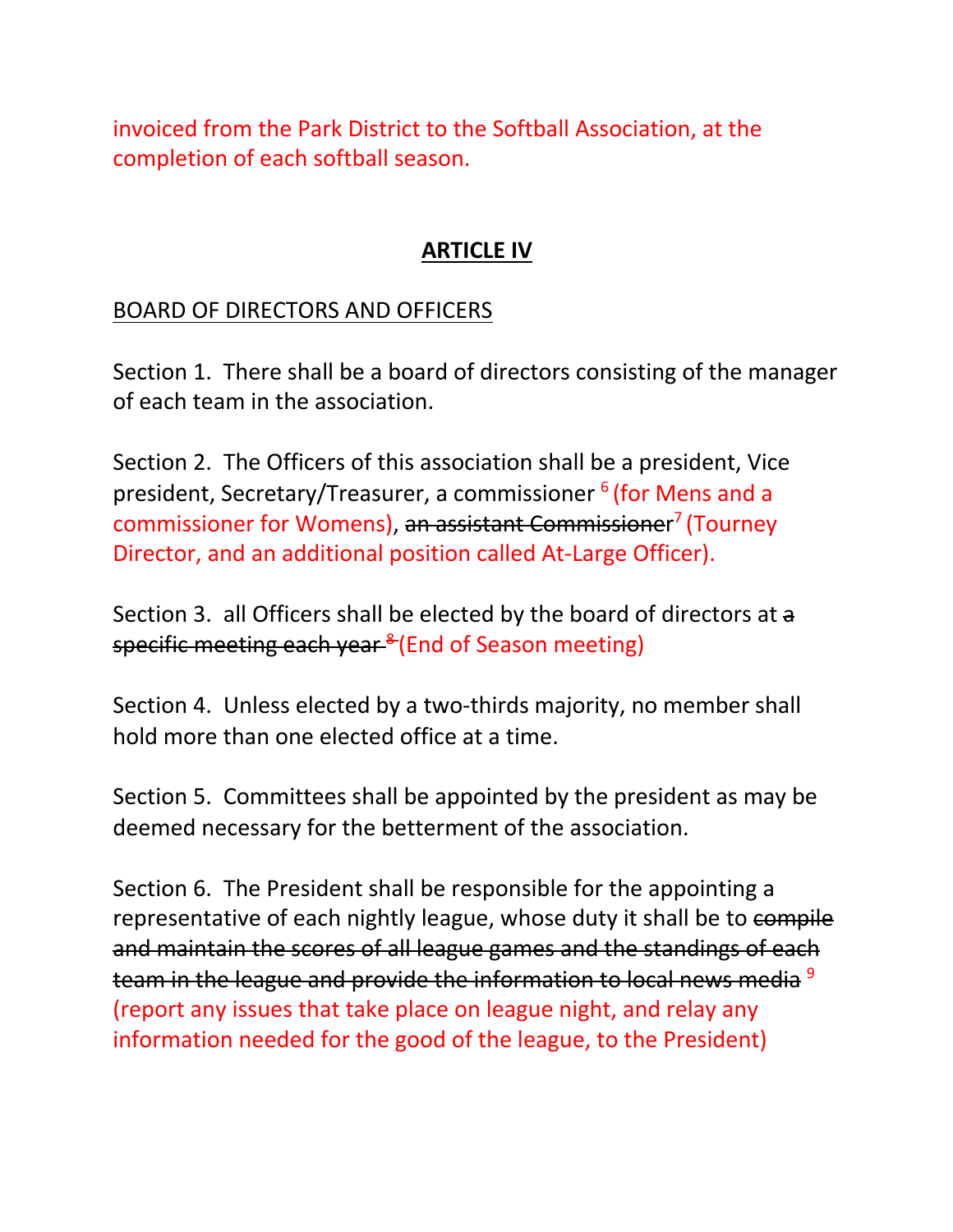Secion 7. A Manager for Invitational Tournaments sponsored by the association shall be selected by the commissioner after consulting with the other officers of the association. The tournament manager shall not be a player in any tournament he over seas <sup>10.</sup> (This position has been adopted as an officer position, and is now elected as an officer for the Mandan Softball Association)

Section 8. The Officers for the Association can make the expenditure of up to \$1000 for diamond improvements and league expenses without prior approval of the board of directors. A full report of all such expenditures will be given at the next meeting.

# **ARTICLE V**

#### MEETING

Section 1. Meeting of the association board of directors shall be called at the discretion of the president or by a majority of the board of directors.

Section 2. A roll call of the teams recorded by the league secretary shall be called at the start of each association meeting.

Section 3. A quorum shall consist of two-thirds of the board of directors, no business shall transact unless a quorum is present, except when a notice was duly sent by first class mail to each member of the board of directors advising them of the date, time, and place of the meeting. 11. (communicated via; cellular communication, Social media message boards, AND posted on Association website. If all 3 communication avenues have been met and two-thirds board members are not present, the association meeting shall commence with board of directors in attendance and Officers elected to complete items for the association)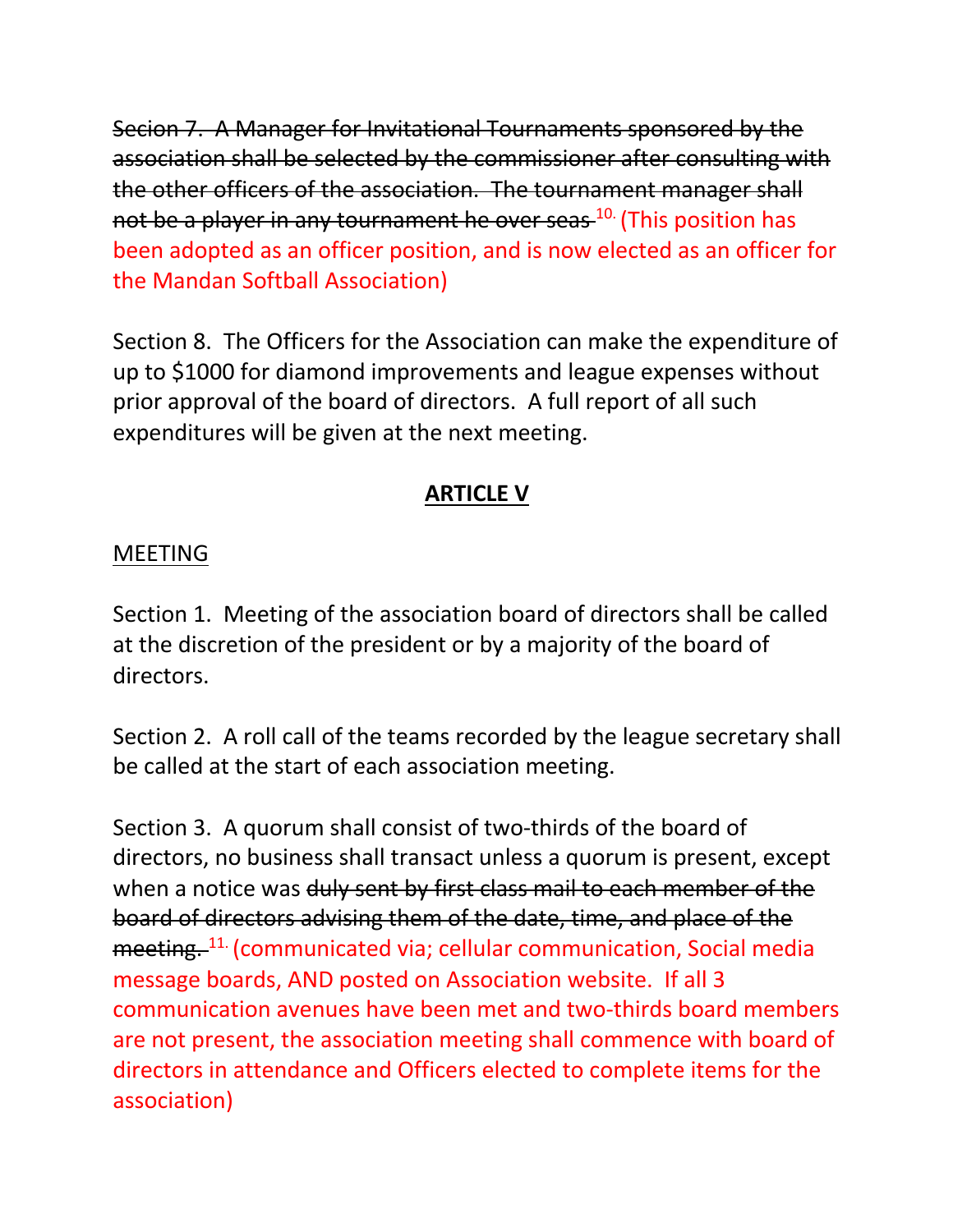Section 4. The association president or his duly authorized representative, shall have complete authority at all meetings. He shall be in charge of maintaining order and shall be authorized to eject any member not responding to the gavel.

Section 5. Any and all business shall be acted upon by the association acting through its Board of Directors.

Section 6. There shall be at least one annual meeting of all association members for the purpose of providing open discussion and guidance to association officers and the board of directors.

Section 7. Upon written notice or by oral agreement which the president or vice-president, a team manager, whose is unable to attend a meeting may designate another team member to represent him in his official capacity. Said representative shall have the right to vote on all matters brought up at the meeting.

# **ARTICLE VI**

# BOARD OF DIRECTORS

Section 1. The officers of the association and umpire in chief shall constitute the board of arbitration. Said board shall act on any and all protests and complaints brought to there attention. At least three members shall be present to constitute a quorum.

Section 2. Whenever a rule interpretation of any umpire is protested, a special meeting of the board of arbitration shall be called. The only persons allowed to appear at said meeting shall be the member if the board of arbitration, the umpire or umpires involved in the protest, the players involved, and the team manager of each team or his representative.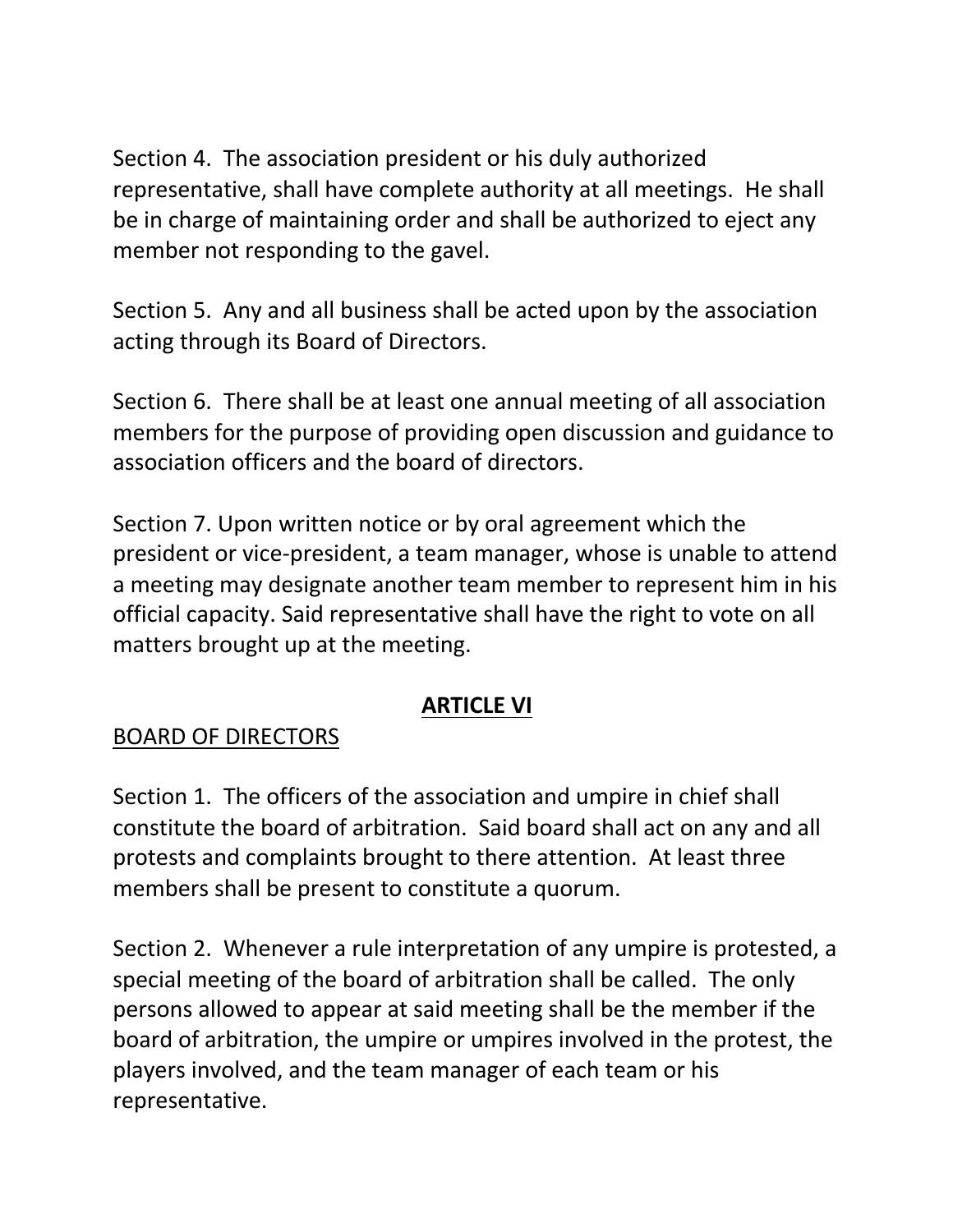Section 3. The rules contained in the official ASA rulebook are hereby adopted as the playing rules of this association and shall govern all situations insofar as they are covered in said rulebook except for those league rules contained in Article VII.

# PLAY

Section 1. All association games shall be played on a designated softball diamond as per the league schedule.

Section 2. A team wanting to reschedule a league game must do the following before the start of the original league game:

A: Get the opposing managers permission to cancel and his approval of the new game time.

B: Notify the Umpire-In-Chief which game is cancelled and when the new game is scheduled to be played.

C: Notify the President of the league so that a diamond can be reserved for that time.

D: Penalty for noncompliance will be forfeiture of the game or games.

Section 3. This is a recreational league. Umpires shall be instructed to rule against any unsportsmanlike conduct this includes the use of alcoholic beverages on the playing field, the use of unauthorized equipment, swearing, disrespect of the umpire, or acts intended to do bodily harm to another player. Any such offenses shall be punished by suspension from the game. If the umpire believes the situation to be serious enough to warrant further action, he shall report the incident to the board of arbitration within 24 hours. Said board shall meet pursuant to Article VI and shall review the incident and shall have the authority to suspend the player from future participation in the association.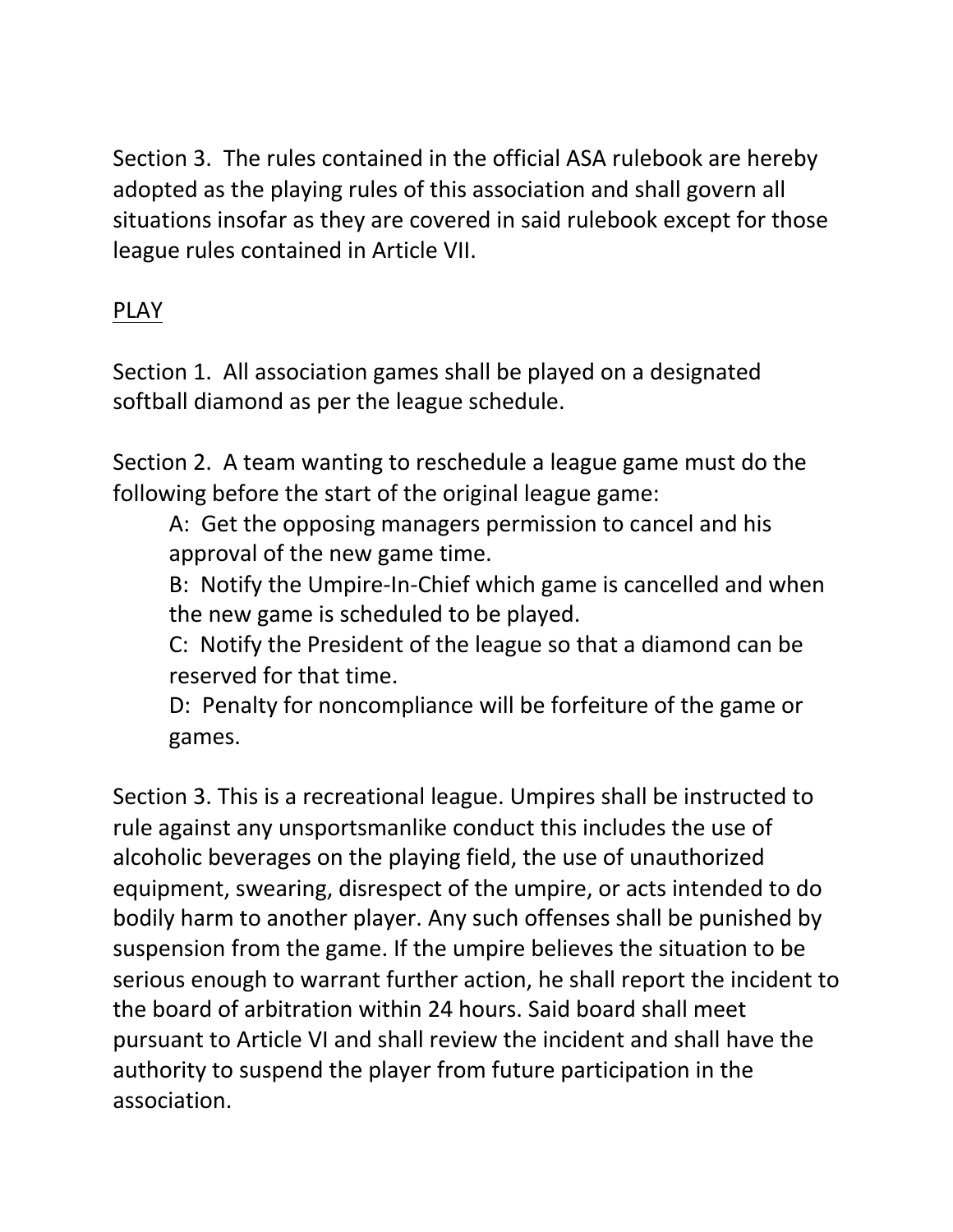Section 4. No player shall be allowed to participate in a league game if he is wearing golf shoes, track shoes, football shoes with steel cleats, baseball steel cleats, or any other shoes that is prohibited by the ASA/USA Softball rulebook.

Section 5. The first game of a regular league night double header may be no longer than 15 minutes after the scheduled time or the game shall be forfeited. If a team is unable to start the second game by 8:00 p.m. it too shall be forfeited.

Section 6. Teams must have a minimum of seven (7) players using open substitution rules on the field at all times, or the game shall be forfeited.

Section 7. In league play, there shall be a ten (10) run rule after five (5) innings of play.  $12$  (In League play, MSA recognizes the USA Softball rules for mercy. 20 run lead after 3 innings, 15 run lead after 4 innings, and 10 run lead after 5 innings)

Section 8. It is the managers responsibility to notify the umpire before the start of each game as to what batting order he will be using:

A: open substitution.

- B: 10 players (Must end with 10 or missing batter is out)
- C: Extra player (Must end with 11 or missing batter is out)

Section 9. League games may be played with open substitution of all defensive players and all players are allowed to bat regardless of whether they play defense. If a player becomes injured during a game or cannot continue to play or has to leave the game for any, reason (except ejection by an umpire which is when his spot in the batting order comes up) his position in the batting order can be skipped without any penalty. A pitcher may be relieved from the mound and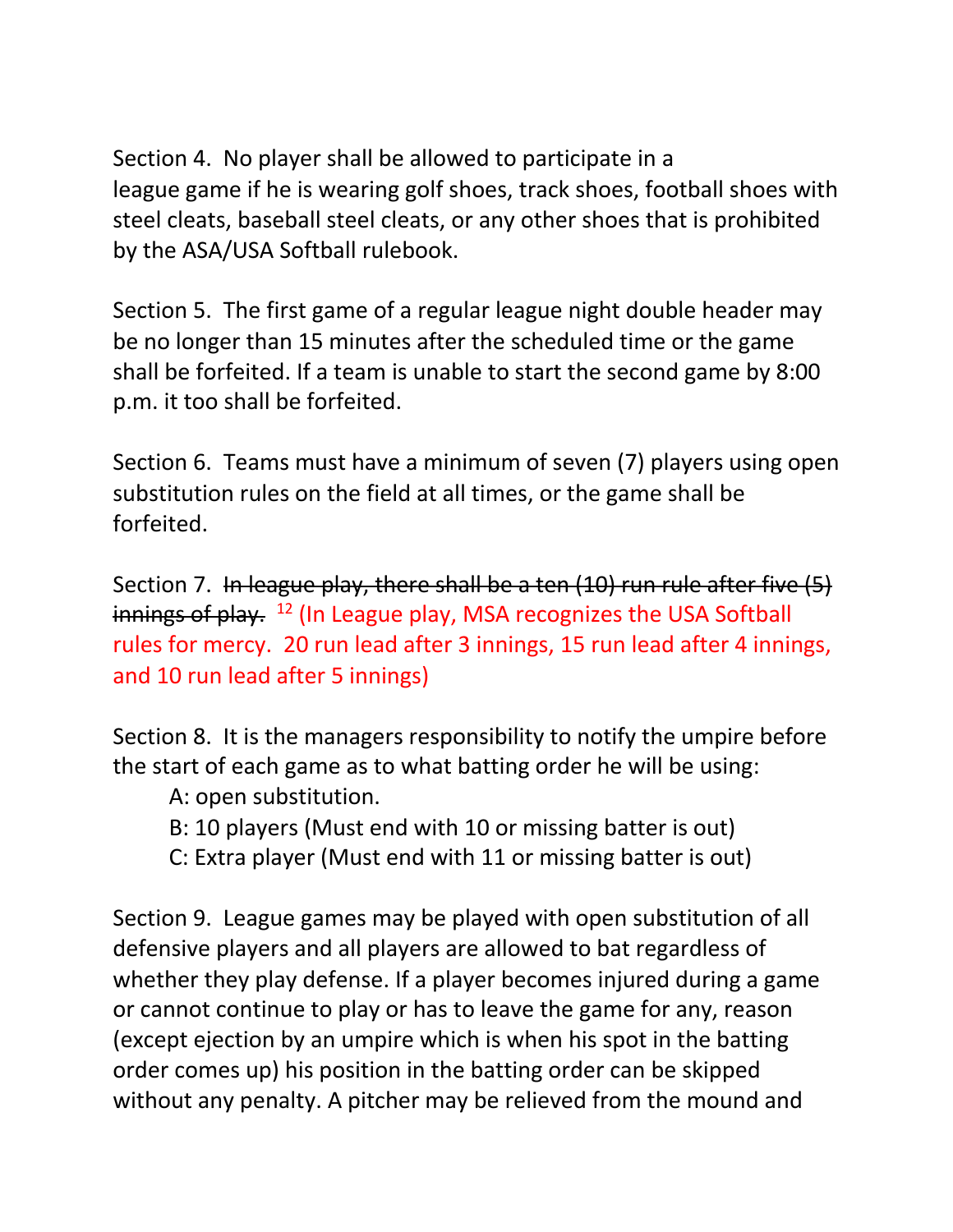later return as a pitcher. If a player arrives after the game has started, he may be inserted, at the end of the batting order. If a team is playing under the open substitution rule, there can be no pinch hitters or substitute runners.

Section 10. Teams which are tied at the end of the regular season for a position for which a trophy is to be awarded shall be scheduled by the Board of Directors for a playoff amount of games, times, and date, determined by the Board of Directors. If the team, loses the playoff then becomes tied with a lower position team, the playoff team shall be awarded for the higher position.

#### UMPIRES

Section 1. An umpire-in-chief shall be selected by the Board of Directors whose duty it shall be to serve on the board of arbitration and to assign umpires to each league game, and each invitational tournament sponsored by the association.

Section 2. Umpires shall be paid for regular league games at the same rate of pay as the Bismarck Men's Slowpitch Softball Association pays its umpires.

Section 3. Umpires shall be paid by the association treasurer for each league game to which they are assigned by the umpire in chief. If any appears at the scheduled time and the game is unable to be played due to forfeit by either or both teams, he/she shall nevertheless be paid as though the game or games had been played. In the event of rainouts the umpire shall only be paid if the game has started.

Section 4. A player may serve as an umpire in games which do not involve teams from the same league in which he plays.